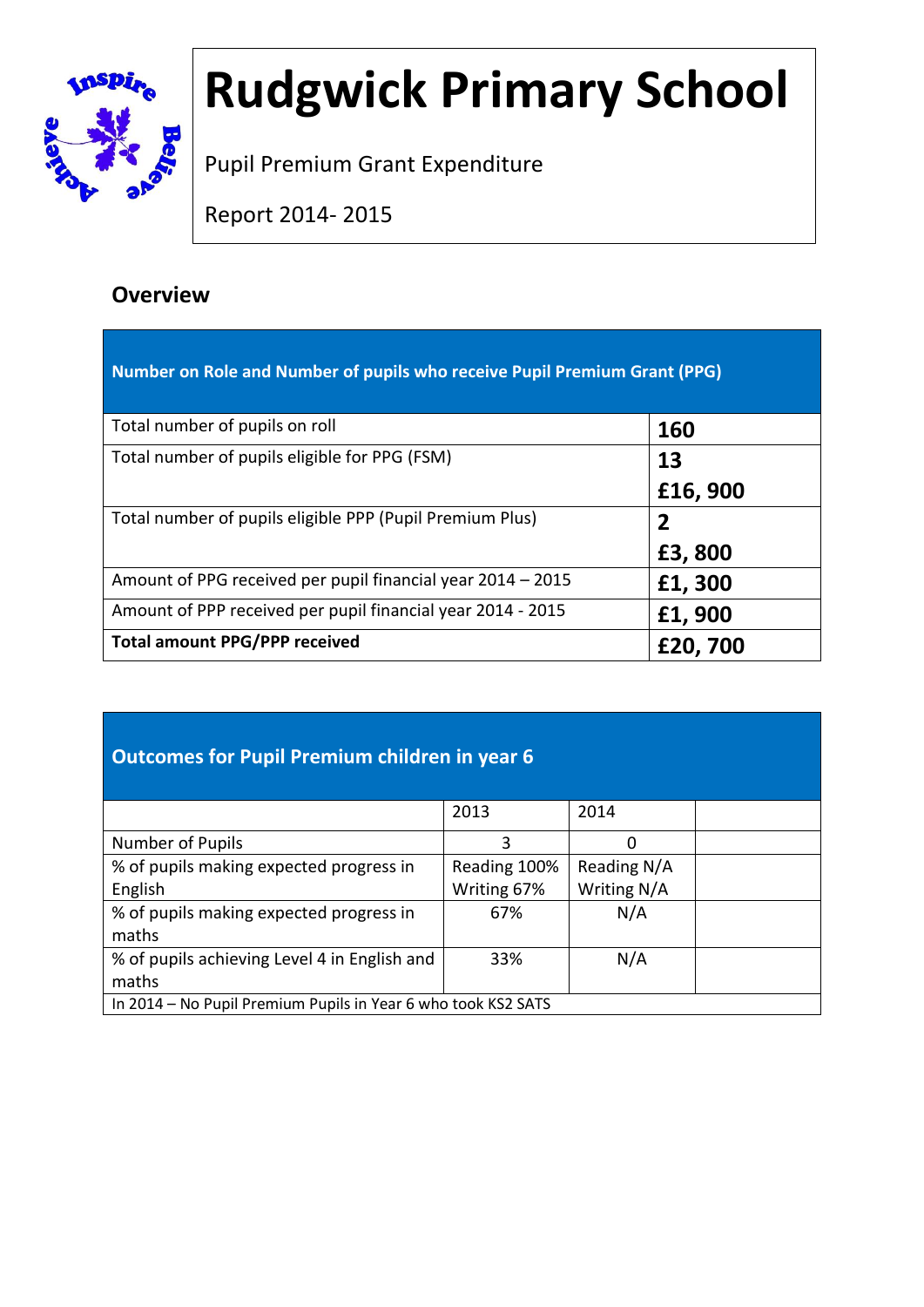#### **Summary**

The majority of our PPG is used to employ a qualified teacher 1.5 days per week. This teacher provides additional 1-1 support where it is identified that pupils need to make accelerated progress to close an attainment gap. This support is also used to support other vulnerable pupils where underachievement is identified who may not be eligible for PPG.

Some of the PPG is used to fund additional adult support for specific pupils where they may need additional support with social aspects of school life at different times in the day.

Additionally, PPG is used to support pupils in accessing the wider aspects of school life such as clubs, enrichment opportunities and residential experiences.

## **April 2014- March 2015: Total Pupil Premium: £20, 700 (including carry forward from previous year)**

| <b>Spend</b>       | Aim                                   | Impact                                               | Cost(f)    |
|--------------------|---------------------------------------|------------------------------------------------------|------------|
| (April 2014-       |                                       |                                                      |            |
| <b>March 2015)</b> |                                       |                                                      |            |
| 1-1 tuition for PP | Ensure that pupils who are in         | No KS2 data as there are                             | £24,754.50 |
| pupils             | receipt of PP are not falling behind  | no PPG Pupils in Year 6                              |            |
|                    | in core subjects - reading, writing   | this year.                                           |            |
|                    | and maths (across the school)         | Internal tracking shows                              |            |
|                    | To ultimately ensure that any child   | that 77% of PPG pupils<br>are on track for Reading   |            |
|                    | on PP who was underachieving in       | <b>Writing and Maths</b>                             |            |
|                    | Reading Writing or Maths achieved     | combined                                             |            |
|                    | level 4 or above by the end of KS2.   |                                                      |            |
|                    |                                       | 100% of PPP pupils are                               |            |
|                    | An additional teacher was             | on track for Reading,                                |            |
|                    | employed in the later part of the     | <b>Writing and Maths</b>                             |            |
|                    | year to provide small group           | combined                                             |            |
|                    | intervention for mathematics.         |                                                      |            |
| <b>Club Fees</b>   | To ensure all pupils have equality in | One pupil has been able                              | £40        |
|                    | access to clubs on offer that enrich  | to access gymnastics,                                |            |
|                    | learning experiences                  | who would have been                                  |            |
|                    |                                       | prevented through cost.                              |            |
|                    |                                       | Showing good potential                               |            |
|                    |                                       | in terms of joining the<br>school squad later in the |            |
|                    |                                       | school.                                              |            |
| Additional support | Additional support in class to help   | Attitudes to learning in                             | £3,079.50  |
| staff              | with focus and learning               | school are good and                                  |            |
|                    |                                       | lesson observations                                  |            |
|                    |                                       | show that learning is not                            |            |
|                    |                                       | interrupted by any                                   |            |
|                    |                                       | disruptive issues.                                   |            |